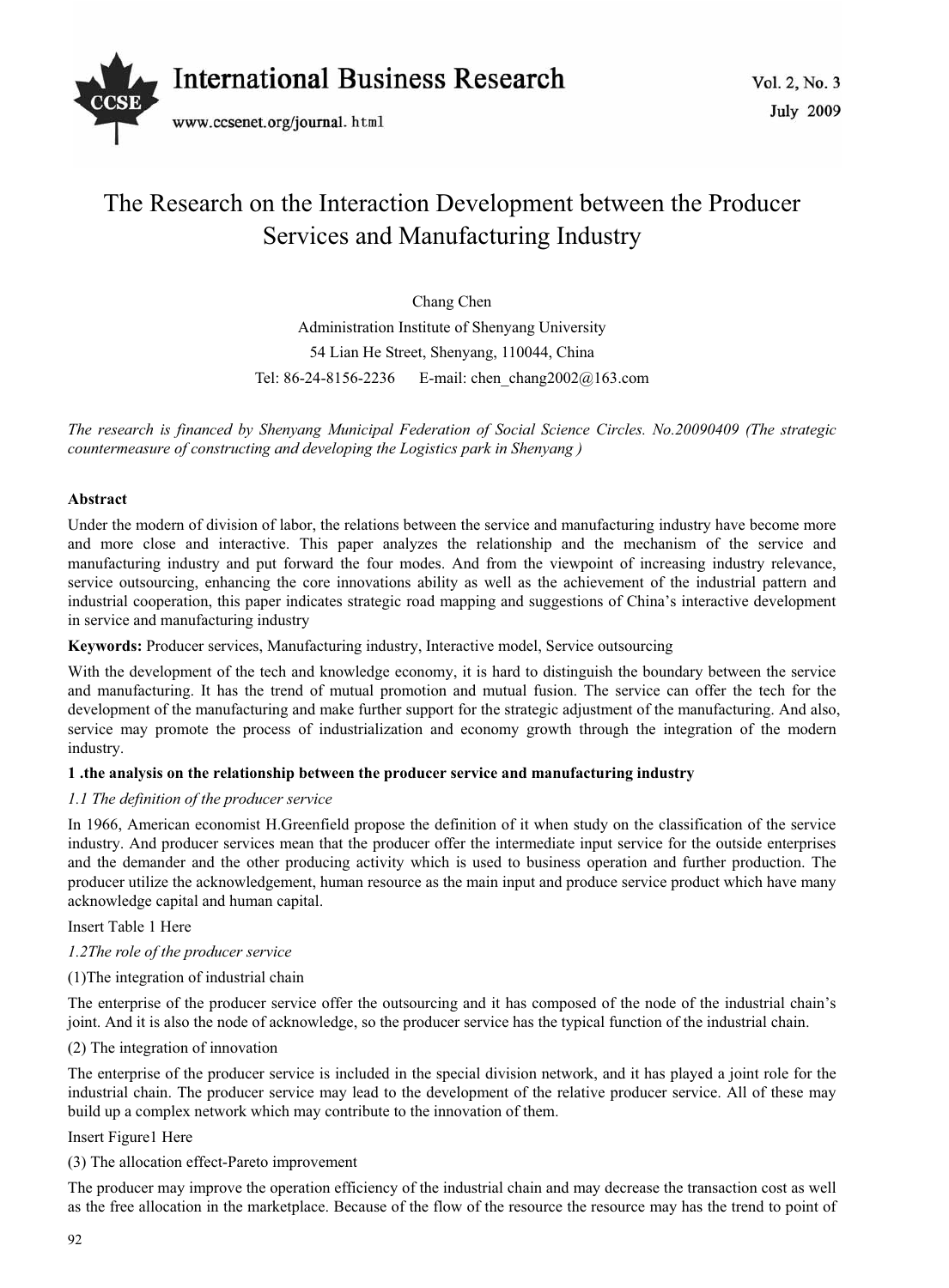relative advantage and at last lead to the high allocation efficiency.

#### *1.3The orientation of the relation between Producer Services and manufacturing*

For the relation between Producer Services and manufacturing, there are four main views in theory research: "On the demand to comply with", "supply-led" and "interactive" and "integration theory."

#### (1) On the demand to comply with

"On the demand to comply with" can be defines as manufacturing is the premise and foundation of service industry(include Producer Services),the development of Producer Services under the demand to comply with, that is its economic growth is influenced by the expansion of manufacturing, which leads to the demand of services. Therefore, the development of service industry is subject to the development of manufacturing.

#### (2) Supply-led

"Supply-led" believe that service industry, in particular Producer Services, is the premise and foundation of improvement of manufacturing productivity, without well-developed Producer Services, it is impossible to shape competitive manufacturing sectors.

#### (3)Interactive

"Interactive" believe that Producer Services sectors and manufacturing sectors are interactional and interdependent. The inherent mechanism of "interactive" is that with the expansion of manufacturing, greater demand on Services just as Trade, finance, transportation, and social services. This will improve the productivity of the manufacturing sector. On the contrary, the growths of Producer Services sectors also depend on increase of intermediate input of manufacturing sectors. Moreover, with the improvement of economic development, this degree of dependence gets more and more.

## (4) "Integration theory"

"Integration theory" is the recent view. It believes that with the wide application of information and communication technology, the boundary between Producer Services and manufacturing becomes increasingly blurred, it emerged the integration trends.

Four of the above-mentioned point of view "On the demand to comply with" and "supply-led" are too extreme, they lack of comprehensive and in-depth analysis. "interactive" is more practical and realistic, and "integration theory" reflect the evolution of future industry trends. Therefore, it should adopt interactive strategy and focus on future-oriented integration development strategy.

#### **2. The significance of Interactive development between product service and the manufacturing**

Service industry especially producer services have become the fastest-growing sector in the economic structure of developed countries in the West ., the added value of producer services, such as finance, insurance, real estate and business services, accounted for more than 1 / 3 in the gross domestic product in the countries of OECD. The trends of mutual integration development between manufacturing and service industries had emerged.

#### *2.1 The significance of Interactive development between product service and the manufacturing*

(1) Producer Services is the essential elements of product differentiation and product proliferation

In the value chain curve of the manufacturing, manufacturing process has always been in the low-end segments. While Product development, after-sales services were in a high-end in the value chain curve. The difference among enterprise value chain determined the product differentiation. And it is the key of competitive advantage.

#### Insert Figure 2 Here

The added of intermediate input services made the relationship between the service and the manufacturing increasing closely. The same as industrial products, service may be also classified as intermediate products and final products. The modern industries product has integrated more service as the elements of intermediate inputs. The expansion of intermediate demand is the main driving force for the service sector growth.

(2) The developing of producer services reduce transaction costs in the manufacturing sector

According to the modern theory of institutional economics, the producing cost of the manufacturing sector includes material conversion costs (i.e. production costs) and transaction costs. Producer services are the intermediate business services provided for the enterprise by the Enterprise. Its most important function is to reduce transaction costs, in particular, is to reduce information costs.

On the one hand, having an increasing number of specialized manufacturers and all kinds of experts, is an important feature of modern Productive services sector; On the other hand, under conditions of a market economy, producer services firms is a major vector-borne. Through these mediators, human capital and knowledge capital of community-owned can be released, and continue to supply through the price mechanism of the kind of commodity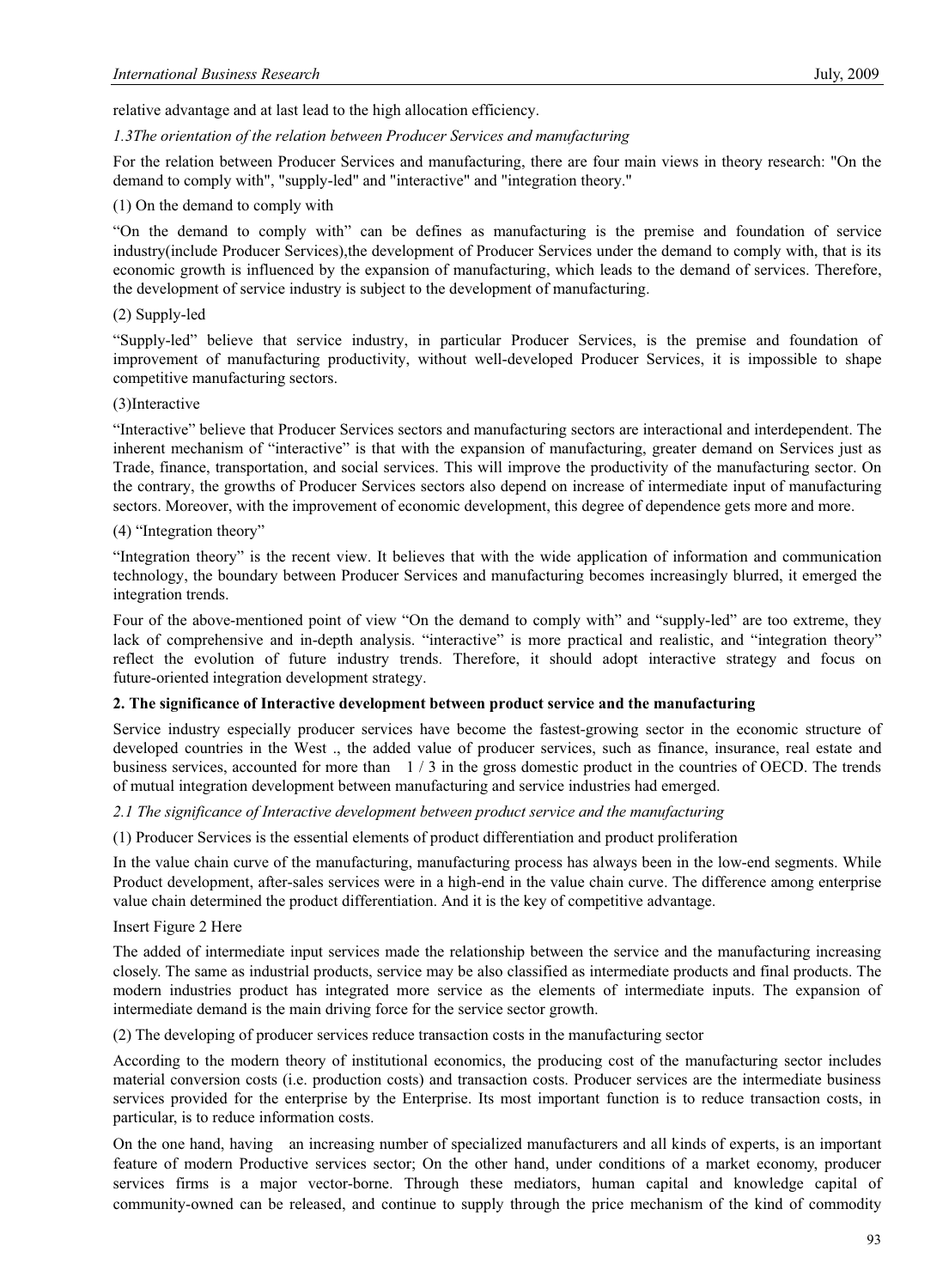production in the economy.

Therefore, the production of the service sector is the Flywheel which brings the human capital and knowledge capital of growing professionalization into commodity production sector, which constitutes these channels of the capital entering the production process.

Finer division of labor in society, the higher transaction costs, the greater the need for intermediary organizations to provide production services.

At present, the total added value of the developed countries in Production services has account for a half of all value-added services.

(3) The producer service offers the intelligence service.

In modern society the human resource and the intelligence capital has played a more and more important role. The intelligence service such as the feasibility of the investment project and the product design and the information tech service and so on have promoted the specialization of the enterprises and enhance the efficiency of the enterprises.

(4) The outside activity leads to the new produce service's development

The outside transaction activity of the enterprises may contribute to the new kind of service. Because the outside transaction may bring the new intermediate service input and the new service are always the new producer service. So the producer service has developed a lot in the recent few years, which has made the producer service, become the main industry of the rapid growth service.

Most of the industries are emerging service industries with the business activities developed. Business activities increase the use of intermediate inputs external service which comes from the service industries. As a result of business activities external linked in the past ten years, emerging producer services have been in rapid development in these years. The service sector has become a "leading" industry in the service industry's growth. So the external of business activities is a very important factor for the growth of producer services.

*2.2 Models of Interactive development of Producer service Industry and manufacturing Industry* 

(1) Manufacturing-centered interaction development model

This interactive development model takes one manufacturing enterprise as the core and a cluster of small high-tech services enterprises surrounding this core business. This core enterprise outsources its non-essential resources (mainly technical and informational services) to the surrounding technical service business; this central enterprise forms a symbiotic interaction model with the small companies around the center.

(2) Pyramid interactive development model

This type of model bases the existence of the two industries on cooperation and long-term relationship. Due to nature of the long-term cooperation between upstream businesses and their relatively stable and limited number of clients, it is easy to create close and interdependent cooperation relations through communication and coordination with each other. Or else, the whole model will not work out as Granovetter (1973) described the dangers of weak links. In this model, members on the network believe that the maximum common interests only come from long-term cooperation and interactions with each other.

#### (3) Parallel interactive development model

This model is composed of two or more core enterprises which possess different technical resources, relying on mutual cooperation to complete the production activities. The relationship between enterprises is based on equality, mutual benefit and sharing of complementary advantages. The "parallel model" (Figure 5) got its name because of the equal footing between or among the enterprises in the model. The feature is that the efficiency of the whole model is relying on close co-operation and coordination among all enterprises in this model. Compared with other types, this model is relatively more secure and stable. However, as the model structure is loose without a leader or center, contacts between members can be limited. Consequently, this model is not conducive to the overall formation of a strong industrial chain.

(4) Nested-based interactive development model

This model is constituted of a lean central management institution and externally connected entities which are executing outsourced contracts. And these external agencies are essentially the organizations which are responsible for carrying out key business activities such as R & D, manufacturing, sales, different services. These external organizations are integrated and "independent" parts of the symbiotic interaction organizations. With a core of a group of strategic alliance partners which has a sizable and inter-related outsourcing need, this model has a large number of small and medium enterprises surrounding its center core.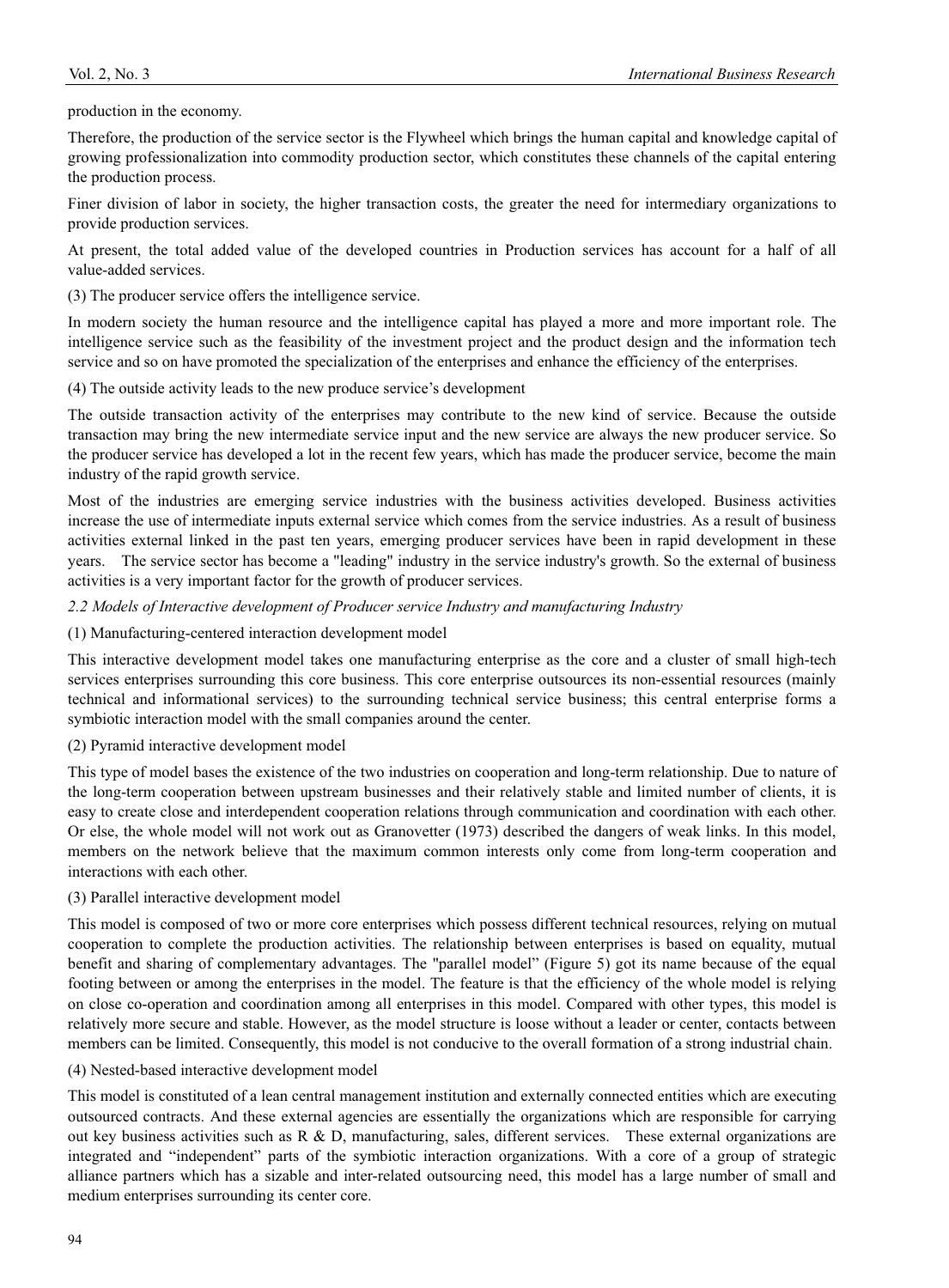## **3. Strategies and recommendations on interactive development between Producer service and manufacturing industries**

## *3.1 Strengthening of Industrial Coordination and Improvement of the interaction between producer services and manufacturing*

The implementation of "Separation of the Primary and the Secondary" industries and the advance of market-oriented, socialization of Built-in services in manufacturing enterprises promotes a healthy manufacturing industry chain derivative, which constantly attracts or creates new producer services, promotes the formation of different functional groups, and facilitate the establishment of the "group to group" best interactive mode. With the spread of the foreign manufacturing sector, the appropriate approach is to attract service industries into servicing those foreign investments. The consequent impact could change current primitive-stage part of the manufacturing into part of the industrial chain which has effectively integrated manufacturing and service from a global view. There are some other issues to consider now. With all these development, there is no the need to improve the condition of labor and employment, integrate businesses' internal resources, and strengthen the businesses' own initiatives to make informed decisions or strategies. Gradually, these two industries will find guidance on their own to promote new methods of management through innovation and business process reengineering. Then there will be a multi-staged shift to a focus on the development of technology research and development, market expansion and brand promotion. The result will be a spin-off of some non-core aspects of the producer services to generally social professional services. This will consequently drive further integration process; enhance the servicing capacity of those enterprises with the core competitive advantages to develop industry specialization with a new division of labor.

#### *3.2 Development of outsourcing model of producer services and extension of the whole manufacturing industry chain*

In recent years, service outsourcing and the transfer has become a bright or controversial spot to start a new round of global industrial layout adjustment, especially in multinational corporations. Accepting outsourced services can help businesses gain opportunities not only from these multi-national corporations taking this "refocusing" strategy, but also from providing other relevant business services to manufacturing multinational corporations by extending manufacturing industry chain. Therefore, the development of outsourcing service can make those investors confident in stable and on-target return; secondly, it can create employment opportunities; the final and most important is to the availability of access to the headquarters of the multinational companies' outsourcing service strategy, and further adjusts the service sector to extend the operational chain of transnational corporations.

## *3.3 Acceleration of Strengthening Core Competencies in the Manufacturing Sector and Promotion Developing Service Industry*

Producer service emerged as a result of division of labor with the development of manufacturing industry. This particular service industry based its existence on meeting the needs from the manufacturing sector. The social division of labor, service outsourcing, and further industrial subdivision in manufacturing sector make this producer service both a unique and essential entity of the whole economy. The upgrading of manufacturing sector often requires expertise and knowledge from a variety source of inputs. Thus the demand promotes the development of producer services. As competition intensifies, manufacturers are increasingly outsourcing non-core businesses and focusing on strengthening its core competitive advantages, requiring streamlining of the internal structure of its own and outside services. However, the driving force of developing the manufacturing industry depends on not only the industrial own knowledge needs, but also the capability of the producer service sector to provide more and more professional advice and expertise with its in-depth understanding and knowledge of its manufacturing customers. Manufacturing industry's self development to compete internationally to best meet customer drives the development of producer services which have become more productive in its output and become an increasingly important economic sector, the development of producer service, in turn, enhances the advance of the manufacturing sector. It is safe to say that interactions between and developments of the two industries have helped each other to grow their own competitiveness.

#### *3.4 Resource Integration and Development of Service Industry Zone*

With the goal of meeting the demands of manufacturing sectors, the proposal is to specifically set up services business area in the city to expand the economic impact in neighboring rural areas; In addition, there is also a potential to reduce further the cost of operating these existing manufacturing or industrial clusters by building up public or commercial infrastructure. In turn, these measures will minimize transaction costs and optimize the investment environment; In the vicinity of high-tech or knowledge-intensive manufacturing sector, it is of special significance to set up a carefully designed platform to provide support for the industry's particular needs for such areas as R & D, legal, engineering, finance, information, logistics support system. Municipal policies can also be created and implemented to enhance this knowledge industry's competitiveness.

The developments of manufacturing and service sectors highly correlated with the coordination and interactions between the two industries. Both theory and available evidence point to the fact that upgrading the manufacturing industrial structure updating depends not only on the effort of the manufacturing sector itself but also depends on the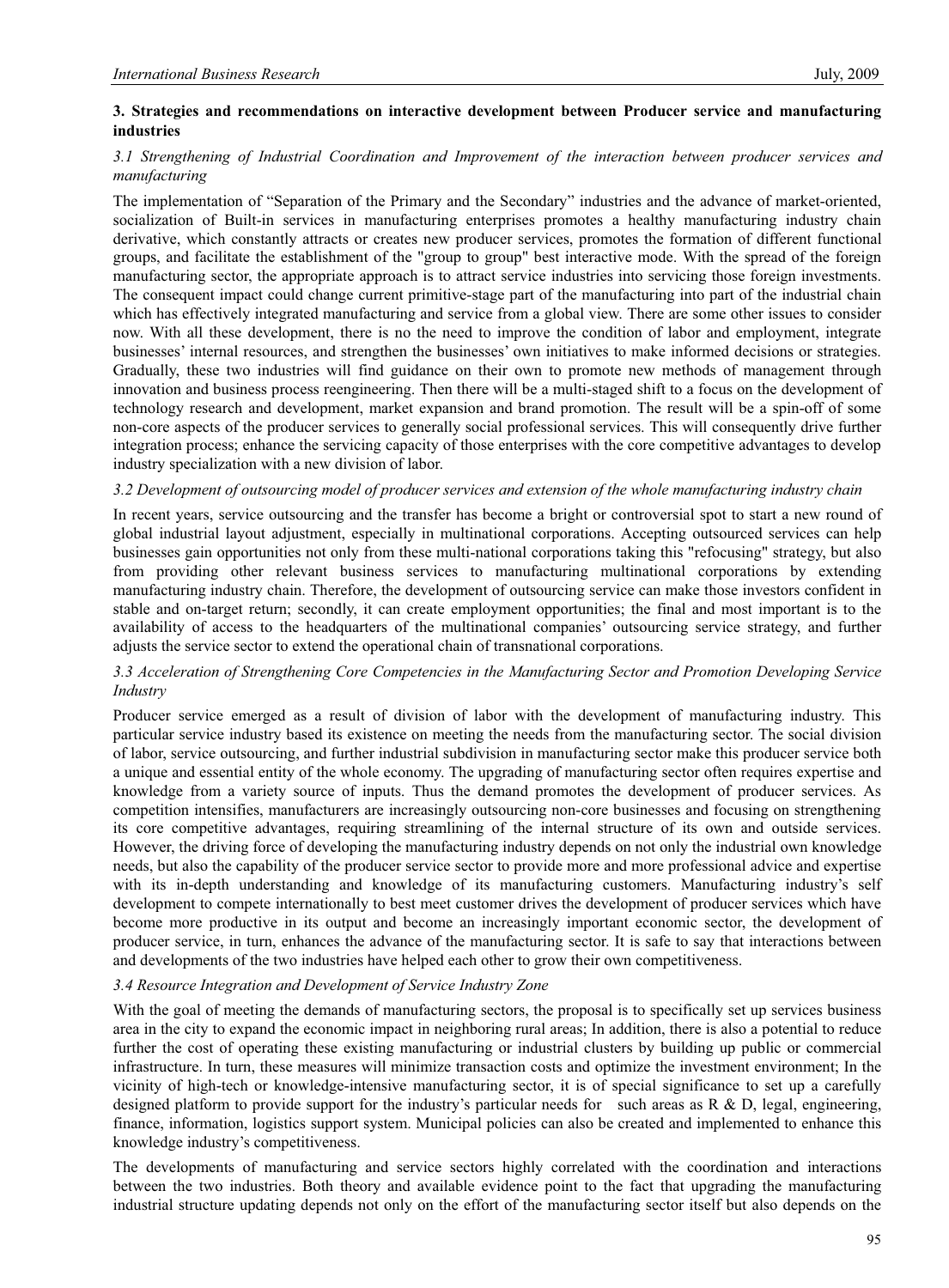development of the other industries. Service industry plays a key role on help manufacturing industry overcome the bottleneck of development. The cooperation and interaction between the two industries will strengthen the linkage and create synergy for the upgrading of manufacturing industry to compete internationally.

## **References**

Duan, Jie & Zhang, Yan. (2008). nt of Guangdong's Productive Service Trade in the Context of Economic Globalization. *Shenzhen University Journal.*

Gurrierp&Melicianiv.(2003). International Competitiveness in Produces Paper Presented at the SETI Meeting Room.

Pappas. N. & P. Sheehan. (1998). The New Manufacturing: Linkage Between Production and Service Activities in P.Sheehan and G.Tegart working for the Future Melbourne: Victoria University Press, 127-155.

Riddle. (1986). Service-led Growth: the Role of the Service Sector in the World Development. Praeger, New York.

Rowthorn, P. Ramaswamy. (1999). Growth, Trade and Deindustrialisation I Mf Staff Papers. 18-41.

Wang, Xu & Chen, Jia-jia. (2008). Research on the Core Industry Selection of Regional Producer Service Industry. *Journal of Central University of Finance & Economics.*75-80.

Table 1. The Classification of the Producer Service in Different Country

| country     | the classification of the producer service                                              |
|-------------|-----------------------------------------------------------------------------------------|
| USA         | Finance insurance, real estate, business service, legal services,                       |
| Germany     | Transport, storage, sales, management and R&D                                           |
| Britain     | Distribution, waste disposal , Transport Finance insurance, advertisement, R&D, trade   |
| Japanese    | Management, medical treatment, entertainment, housekeeping                              |
| Canada      | Finance insurance, real estate, business service, legal services, training of manpower  |
| China       | Finance insurance, real estate, tenancy, information transmission, computer service and |
|             | soft, tech service, Transport, storage and logistics                                    |
| <b>OECD</b> | Accounting, management consult, real estate, equipment management,<br>R&D.              |
|             | environment service, computer service and soft, legal services, accounting              |